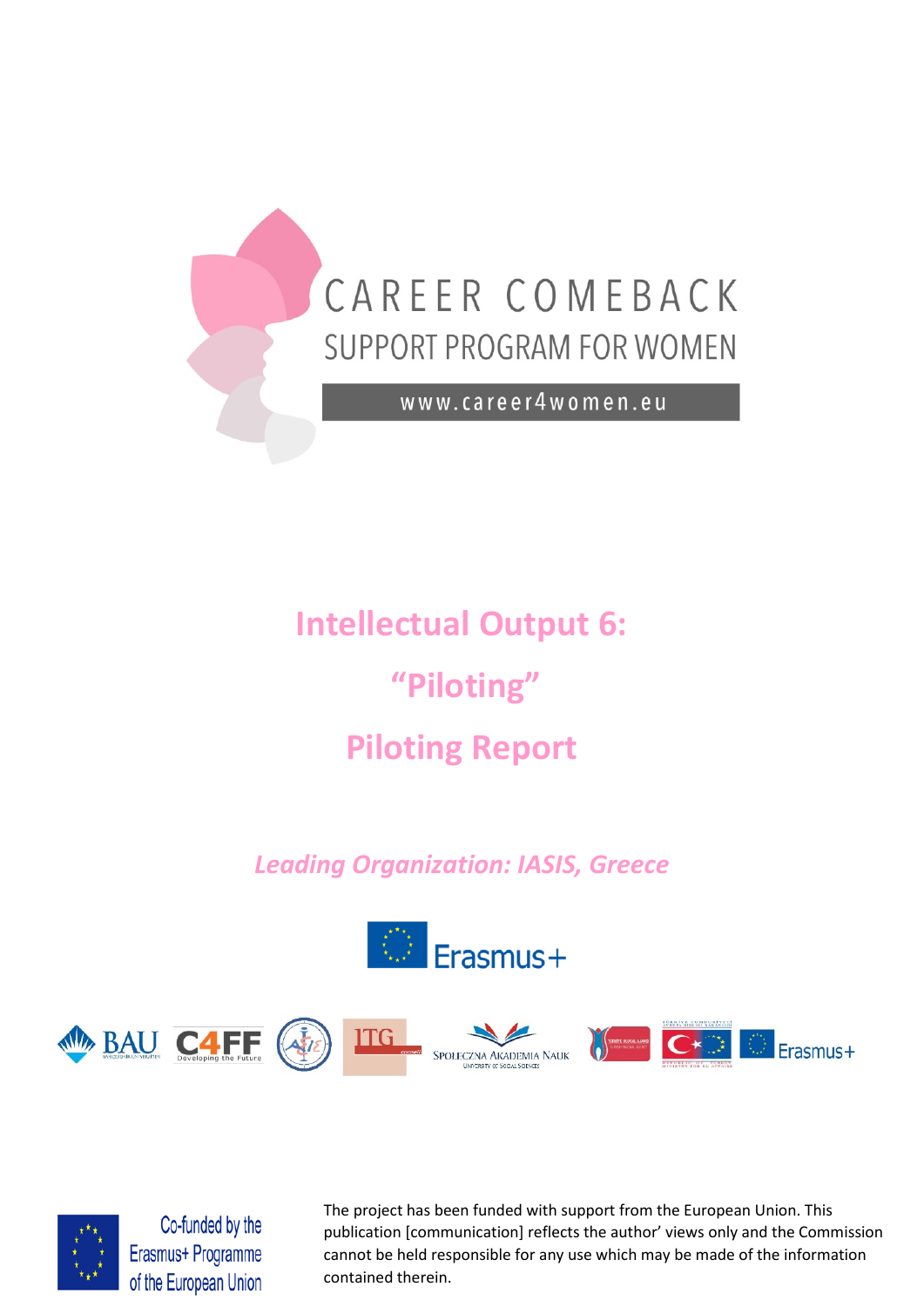# **CONTENTS**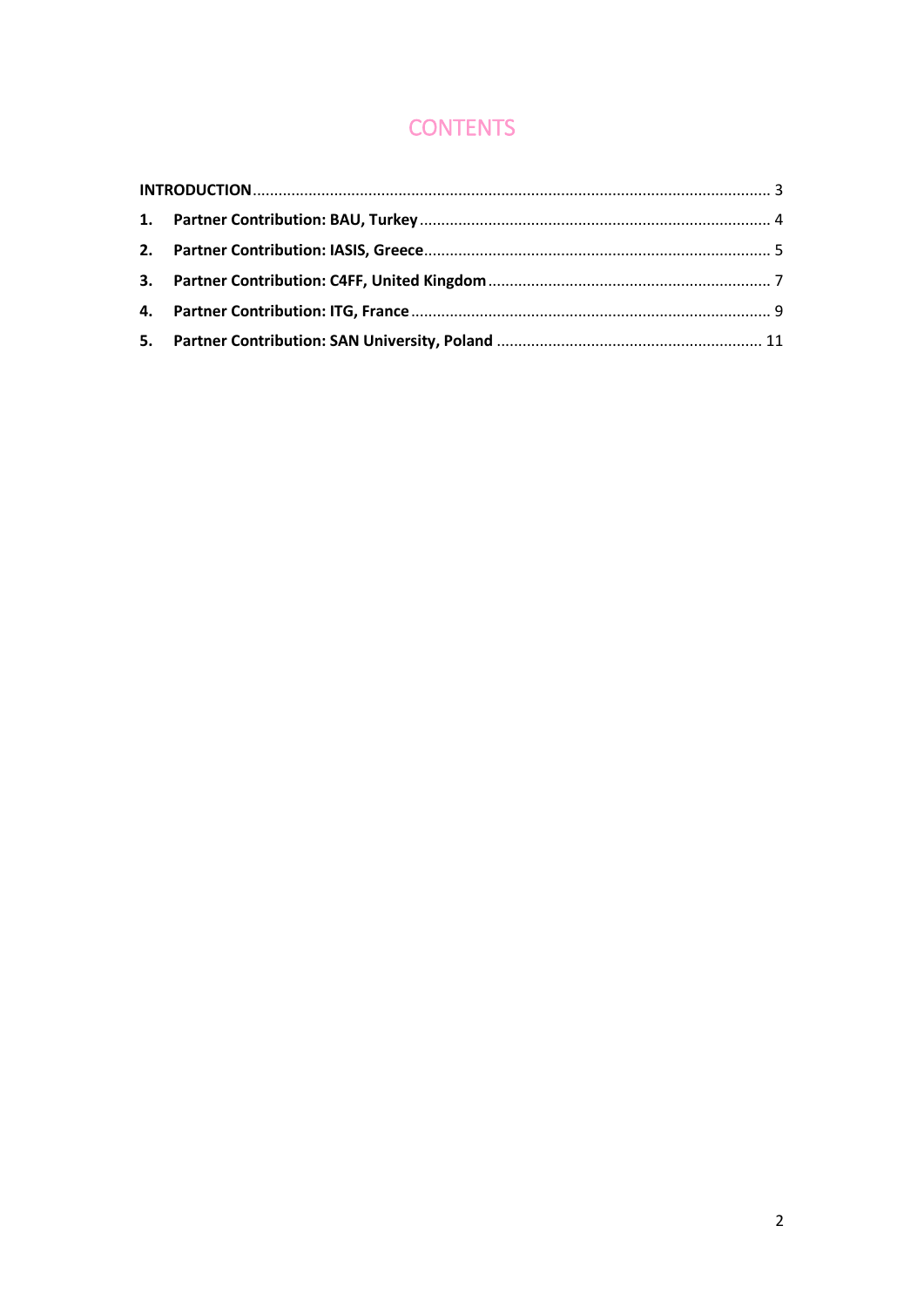# **INTRODUCTION**

<span id="page-2-0"></span>In this output, all partners organized the Piloting phase, by involving more than 100 women that are willing to join work environment. Specifically, the collected data showed that:

-The total number of the Platform's registrations are: 213 (see the table below)

| <b>PARTNER ORGANIZATION</b> | <b>BENEFICIARIES</b> |
|-----------------------------|----------------------|
| BAU, Turkey                 | 64                   |
| IASIS, Greece               | 58                   |
| C4FF, United Kingdom        | 36                   |
| ITG, France                 | 25                   |
| SAN University, Poland      | 30                   |

-During the Piloting period, the consortium had the chance to introduce to the participants an innovative platform, which includes curriculum and activities related to the thematic units that came up after the research of the main needs and requirements of the women. The majority agreed that it is a very interesting and useful tool that cover their needs and aim to empower their competencies.

-The adaptability and the sustainability of the platform has been ensured through the involvement of Professionals in the platform. Specifically, trainers have created their own profile, in order to support women on covering their training needs. This direct collaboration between the women and the professionals, was one of the most important deliverables of the Project.

-The Website and the Platform characterized as a well-organized educational tool that definitely will use for personal or professional purposes.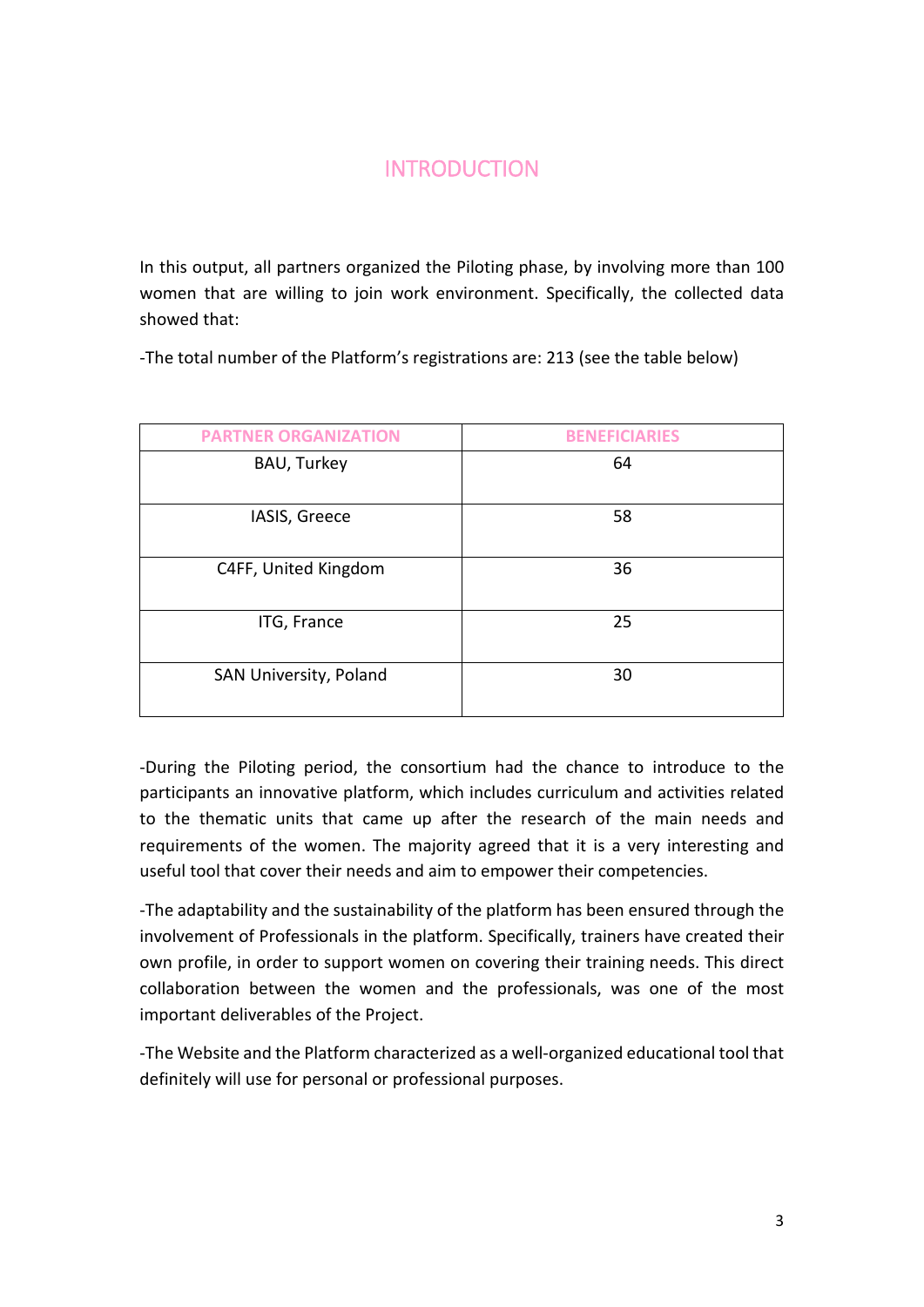# <span id="page-3-0"></span>1. Partner Contribution: BAU, Turkey

**General information about the Piloting period:** Our pilot test event had 26 attendees. (In addition, total number of registrations is reported as 64. Based on user categories, 56 members from several NGOs (such as Yeniden Biz) are registered. In addition, 8 coaches from BAU and BIS created their profile as experts on the field.)

## **Main recommendations gathered from the beneficiaries about policies improvement of the platform.**

Attendees mostly provided positive feedback about the platform and appreciate the system as a whole. They showed a great interest on the platform as they found the system as a unique opportunity for self-development and network enhancement. They recommended minor changes about some statements in the system in order to make it more familiar to the target user, in other words more localization in a sense is suggested. For example, some standard parts of the EuroPass CV were not fully clear to the users hence we updated the system with additional information. They declared whenever they get confused in any step including registration, creating chats, using materials etc. Therefore we created a user manual which makes the use of the platform for a new member much easier.

## **Main recommendations gathered from the target group about the contents of the platform (the strengths and the weaknesses.**

Based on the used evaluations, we can conclude the strengths and weaknesses as follows:

## **Strong points:**

- Platforms allows to use state-of-the-art educational mediums such as videos, interactive tests etc.
- Contents encourage women returnees to learn for more.
- Self-evaluations and tests are useful to measure their progress.
- Contents increase their awareness about expectations of modern business life.

#### **Weak points:**

• It may not be easy for a new member to discover full functionality of the system, hence a user manual or video tutorials may be included.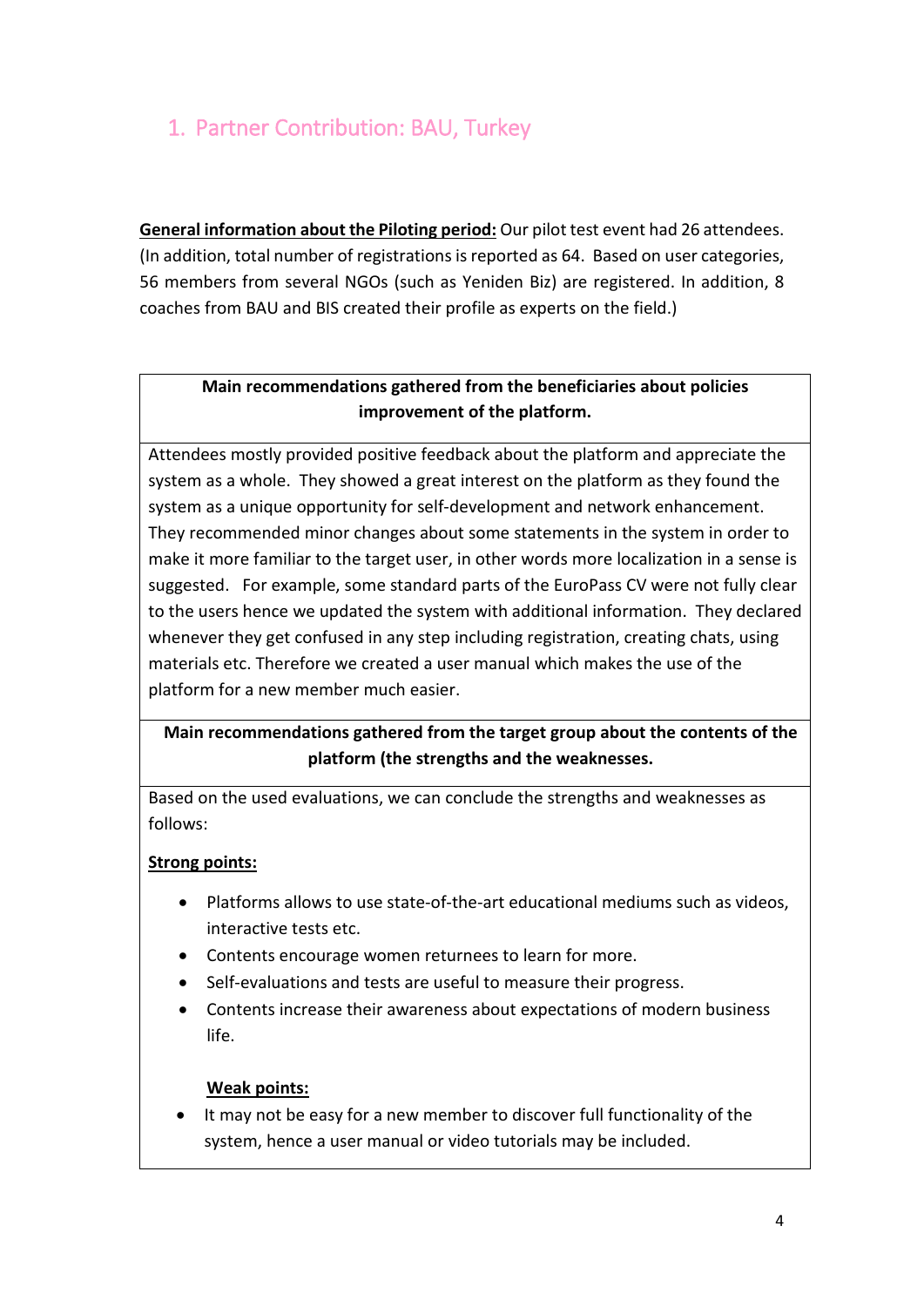## **Main recommendations gathered from the target group about the usefulness and sustainability of the Platform after the end of the Project.**

Their recommendations are concluded as follows:

- Since the platform is very flexible for further training integrations, it can be shared with various audience.
- They share the platform and spread the information about the platform.
- System and material availability is central in sustainability.
- They appreciate free access to the platform.

# <span id="page-4-0"></span>2. Partner Contribution: IASIS, Greece

**General information about the Piloting period:** Profile of the participants: According to the registrations, 50 members of the Platform are women-beneficiaries of the Business Centre of Connect Your City and IASIS NGO. Connect Business is the new Youth Centre of female entrepreneurship of IASIS NGO. Also, 8 coaches IASIS stuff have already created their Profile as Professional Trainers experts on the field.

## **Main recommendations gathered from the beneficiaries about policies improvement of the platform.**

In general the recommendations about policies improvements that gathered by the participants, who registered and make use of the Platform, were positive and related to specific issues related to women. Firstly, what was suggested here is that through all these Profiles, we ensure the safety of the Participants, by meaning that the coaches and the trainers included inside the Platform, are well experienced Professionals, through whom we ensure the validity and the reliability of the Platform as an effective training tool. Secondly, one other recommendation related to the sustainability of the Platform after the end of the Project, was defined as a question addressed to the consortium; how exactly IASIS plans to ensure the functionality of the Career Comeback Platform? The answer here was given by the organizers, who make clear the fact that the Platform is one of the basic Tools- Platforms for the registrations made by the beneficiaries of the Business centre of Connect Your City. Specifically, this Profile will be the main tool for all the women-beneficiaries who try to expand their Network for enhancing the possibilities on finding a job, or even more on finding a supportive service that will be useful for their work-life balance.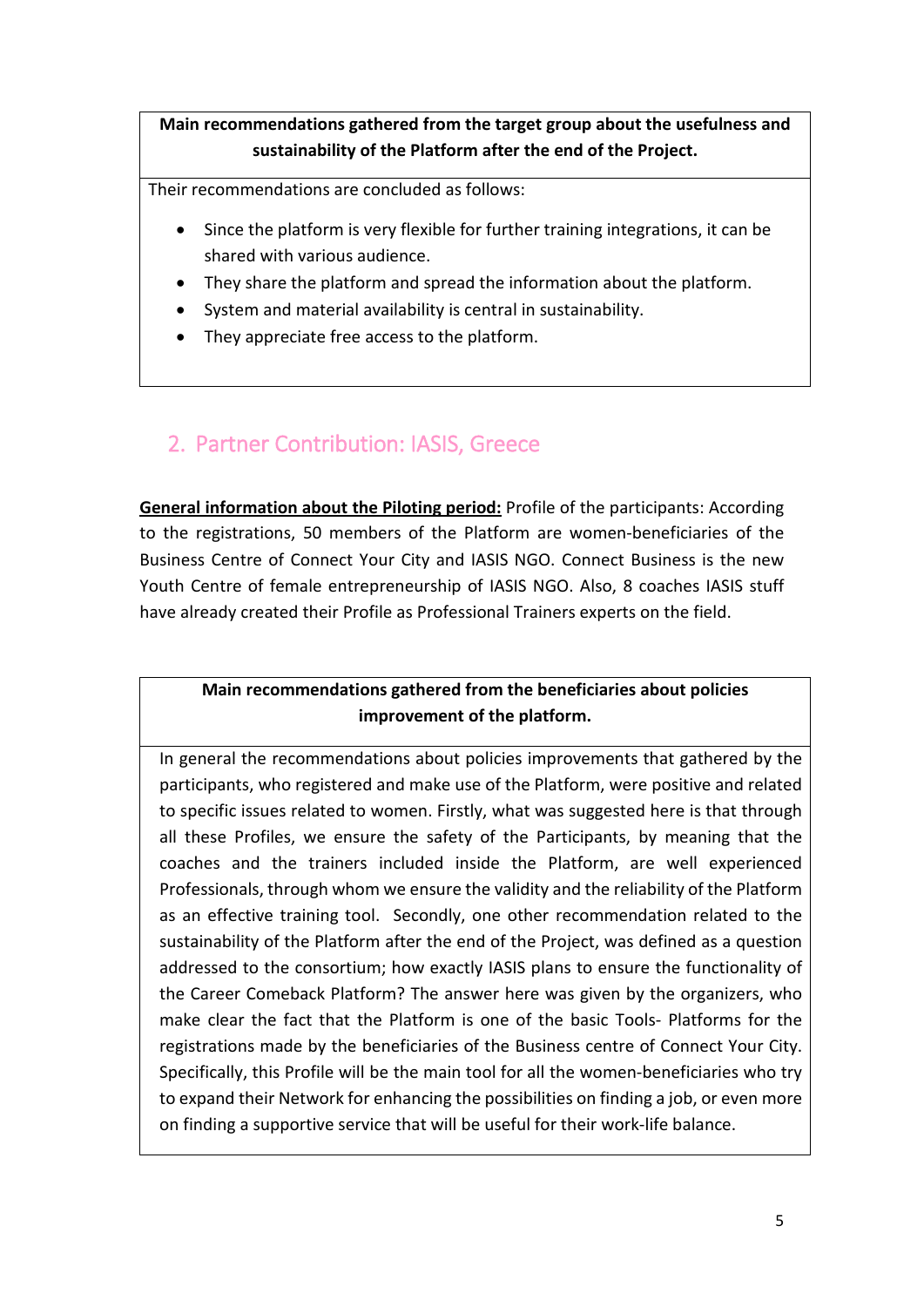## **Main recommendations gathered from the target group about the contents of the platform (the strengths and the weaknesses.)**

During the seminars, the participants had the chance to evaluate the Platform, by using the method of SWOT Analysis. Following you can find the **Strength** points described by the majority of the beneficiaries:

- Experiential Exercises on the Platform that can be integrated in other training contexts.
- Useful Educational Tool for improving soft-skills.
- The Tools and the Platform respond directly to the women's needs.
- The contents of the Platform are understandable and clear.

Following you can find the **Weak** points described by the majority of the beneficiaries:

- The platform is not so easy to be used for those who do not have IT knowledge/skills or access on Internet.
- The platform should have a video as a tutorial that would explain a step by step procedure on how they can create a profile, what are the most important elements that should be included inside their profiles, how they can do a coach request, etc.

# **Main recommendations gathered from the target group about the usefulness and sustainability of the Platform after the end of the Project.**

The both target groups (trainers and beneficiaries-women) gave us the following recommendations regarding the usefulness and sustainability of the Platform:

-The contents are clear and understandable and the tools are very useful for the Professionals, who need to adapt them to their working environments.

-The Platform is user-friendly and it can work as an educational tool, which combine both the pedagogical and the social perspective.

-This Platform can be addressed also to a wider audience, for training reasons.

-The women as end-users found the Platform as a useful and supporting tool for the empowerment of their social-work life, by approaching the most educationalpedagogical prespective.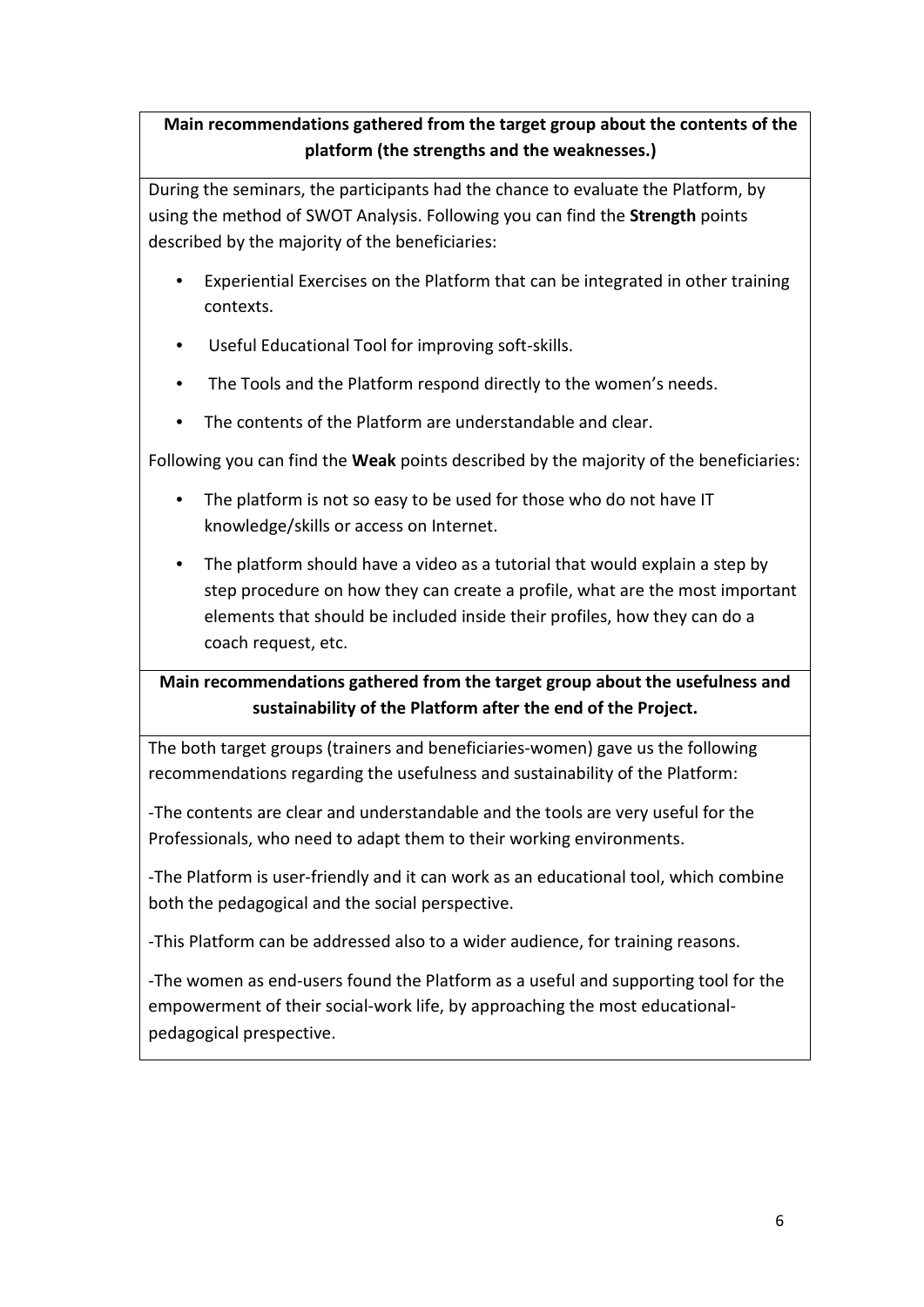# <span id="page-6-0"></span>3. Partner Contribution: C4FF, United Kingdom

**General information about the Piloting period:** In the UK pilot, we aimed to involve all the stakeholders in the piloting sessions which included Coaching and Mentoring Consultants, Entrepreneurs, Recruitment Consultants, Employers, NGOs who work with women to restart their career, job seekers, researchers, academia etc. In terms of registrations on the platform, there are 7 Coaches, 27 Members and 2 Country Admins who has registered on the platform. We had concluded several piloting sessions, both online and in person. All the recommendations and suggestions gathered during the sessions have been uploaded to the project's shared folder.

#### **Main recommendations gathered from the beneficiaries about policies improvement of the platform.**

The participants who utilised the platform provided us with positive feedback. These are given as a bullet point list below:

- CV Builder: the beneficiaries suggested to fields for citizenship and visa status information so employers are aware of this applicant residence status.
- Some of beneficiaries suggested to take out DOB(Date of Birth) and Gender information out from the CV builder to avoid violation of regulations related to GDPR – Data Protection regulations and/or Equal opportunities. The ICT team took the suggestions on board and added the gender field as optional. Following this action, it is now entirely up to users and they can decide whether they want to provide the gender related information on their CVs.
- Negotiation Skills the participants suggested to add learning resources on Negotiation skills e.g. Salary negotiation. The negotiation skills are very important for women when they discussed their salary with the employers
- Participants found some minor typos and grammatical issues in the learning contents and suggested to proof read the contents. The suggestion was taken on board and the partners doubled checked all the contents in fact, all the contents were also peer reviewed by the consortium.
- Personnel skills page in CV Builder The participants suggested to group the personnel skills and create categories so it is easy to find the skills.
- Some standard parts of the EuroPass CV were not clear to the users. To address this issue, the consortium created a user manual which is available to all the users.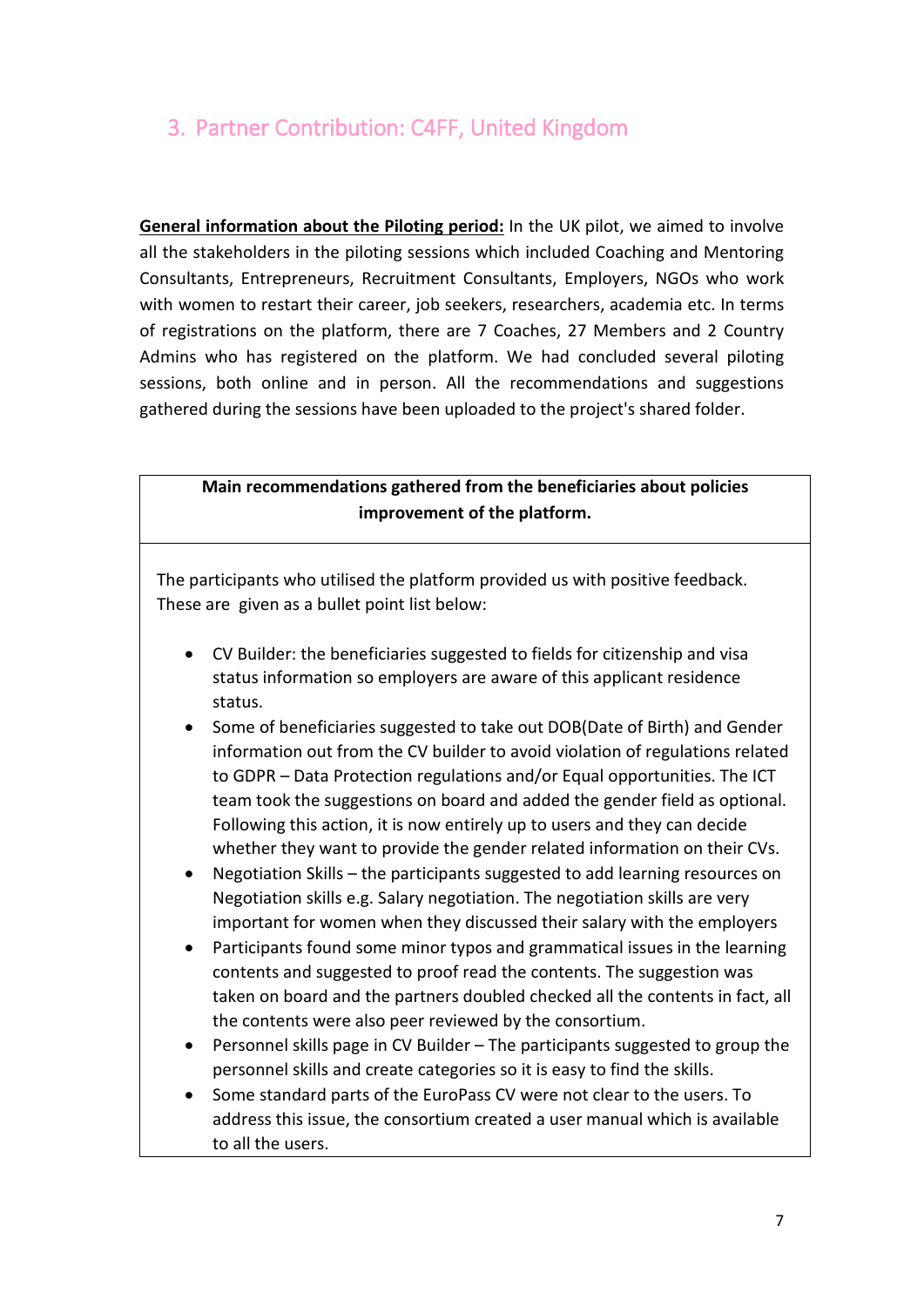## **Main recommendations gathered from the target group about the contents of the platform (the strengths and the weaknesses.)**

C4FF team carried out a number of piloting sessions at different stages of the project to gather feedback from the target group. In these sessions, the different feedback collections methods were used e.g. feedback form, verbal feedback etc. The key strengths reported are:

CV Builder Tool: All the participants found the tool very useful and mentioned that it could even help the users who don't have knowledge of Word or similar tool to get a professional looking CV with the help of CV builder.

Find a Coaches Feature – All the participants especially mentoring, coaching consultants and target users found this feature very useful. One of the participants stated it as a novel *"way to connect with useful people and expand your support network".*

User friendliness and usability – All the participants found the platform user friendly and overall layout easily manageable.

Forum – Majority of the participants stated the Forum feature is very novel and it can be used for variety of purposes.

In addition to the above, the participants stated that information was understandable and clear which empowered women to return and learn more. The Platform uses state-of-the-art educational mediums including self-evaluations which were a good measure. It also developed awareness about expectations of modern business life.

In terms of areas for improvement, the participants stated that it could be made easier for a new member to use the platform fully and get the most out of the platform. The suggestion was taken on board by the consortium and a user manual has been developed.

It was suggested that it may not be so easily used for those who do not have IT knowledge/skills on Internet. It had been considered appropriate for a video as a tutorial that would explain a step by step procedure.

**Main recommendations gathered from the target group about the usefulness and sustainability of the Platform after the end of the Project.**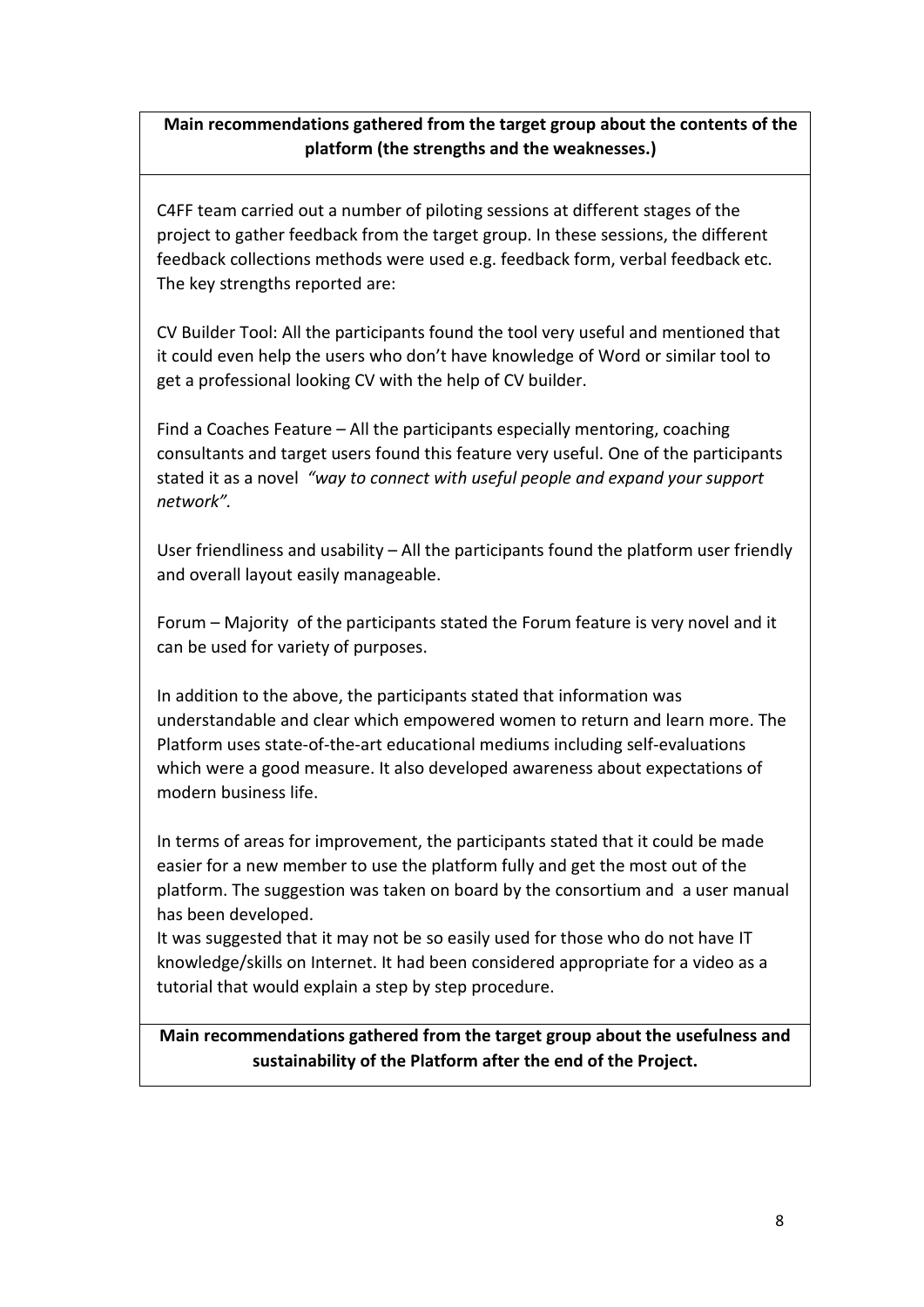The target groups provided feedback on the usefulness and whether they felt the Platform would continue after the Project. It is worth mentioning that the representatives of training and coaching companies have shown interest in having the platform on their web servers where they will hosting the platform. C4FF team with consent from other partners, is planning to explore similar opportunities to support the sustainability of the platform after the funding period is over.

Some of the key comments and recommendations about the platform gathered from the target group includes:

- The information is clear.
- It considers the social perspective in a work environment.
- It is adaptable to various professionals and should be shared to others to ensure its full potential.
- It is a valuable strategy for improving social-work life.
- It gives participants the idea to further consider entrepreneurship.
- The collective games and real situation activities provided the most support to our participants.
- The use of a range of groups, using the Platform, gave a variety of uses and choice.
- The trainers were able to explain on a one-to-one basis the purpose of the training providing the best outcomes.
- System and material availability is central in sustainability and continued access in the future.

# <span id="page-8-0"></span>4. Partner Contribution: ITG, France

**General information about the Piloting period:** ITG has decided to organize several workshops with target groups. In all, 25 women attended the 5 sessions of ITG Piloting:

a) 1 March 2019: ITG Piloting/Training activity « L'ENTREPRENEURIAT »: 6 women between 40 and 55 years,

b) 1 April 2019: ITG Training/piloting the event "Comparing to others" ("SE COMPARER") with 3 women and one man,

c) 4 April 2019: ITG Piloting/Training "My success story" ("MON ANALYSE SWOT") with 6 women;

d) 9 & 12 Avril 2019: 2 ITG Piloting/Training seminars (« Valeurs et croyances 103 CSI » (« PERFECTIONISME ») with 9 women in all.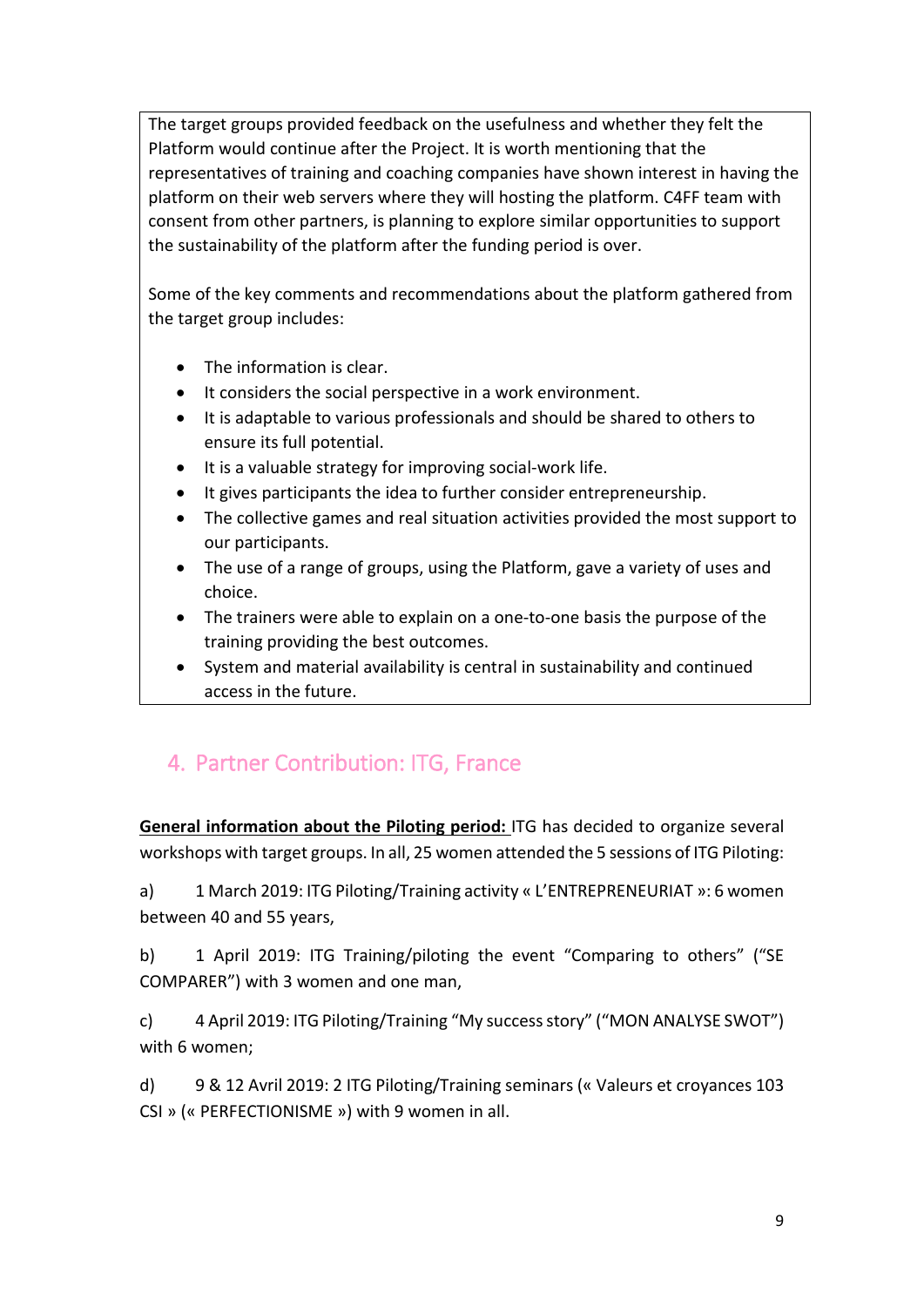## **Main recommendations gathered from the beneficiaries about policies improvement of the platform.**

In France, Piloting was organized by ITG Trainers: Davia Yaddaden, Eveline Naymark, Emmanuel Lavocat & Cédric Guillon (**4 Trainers** & coordinators). ITG decided to implement the piloting activity in organizing seminars, and iIn order to promote small group exchanges, to allow a greater awareness of the target audience and to allow them to express them**selves** more easily than in too large groups gathered. This approach, which asked for more attention, means and time, was judged very satisfactory by all participants.

Before coming to the comments of the participants, on the side of the trainers/coordinators/mentors of these seminars of piloting, there was a real work of exchanges and feedback post-training, in order to promote the continuous improvement of the processes of the project.

After feedback, could be be improved:

- o Testing directly on the IT tool, rather than on the contents,
- o Some activities are quite long (too many exercises).

## **Main recommendations gathered from the target group about the contents of the platform (the strengths and the weaknesses.)**

#### Some **very positive aspects:**

- o variety of types of exercises and activities
- o high adaptability of activities to women
- o lots of advice and recommendations
- o a lot of confidence building activities
- o All translation ready on time and available for the Piloting.

## **Main recommendations gathered from the target group about the usefulness and sustainability of the Platform after the end of the Project.**

These people are away from employment leading a reflection on entrepreneurship, which now, after piloting, seems attractive and more positive. These people believe that the approach, strategy and tools proposed, and tested, will help them in the future.

The best type of exercise is probably the one, where there are collective games and real situations, followed by debriefing in collective, with led perspectives of trainers and mentors? that provide points of view that complement the different opinions.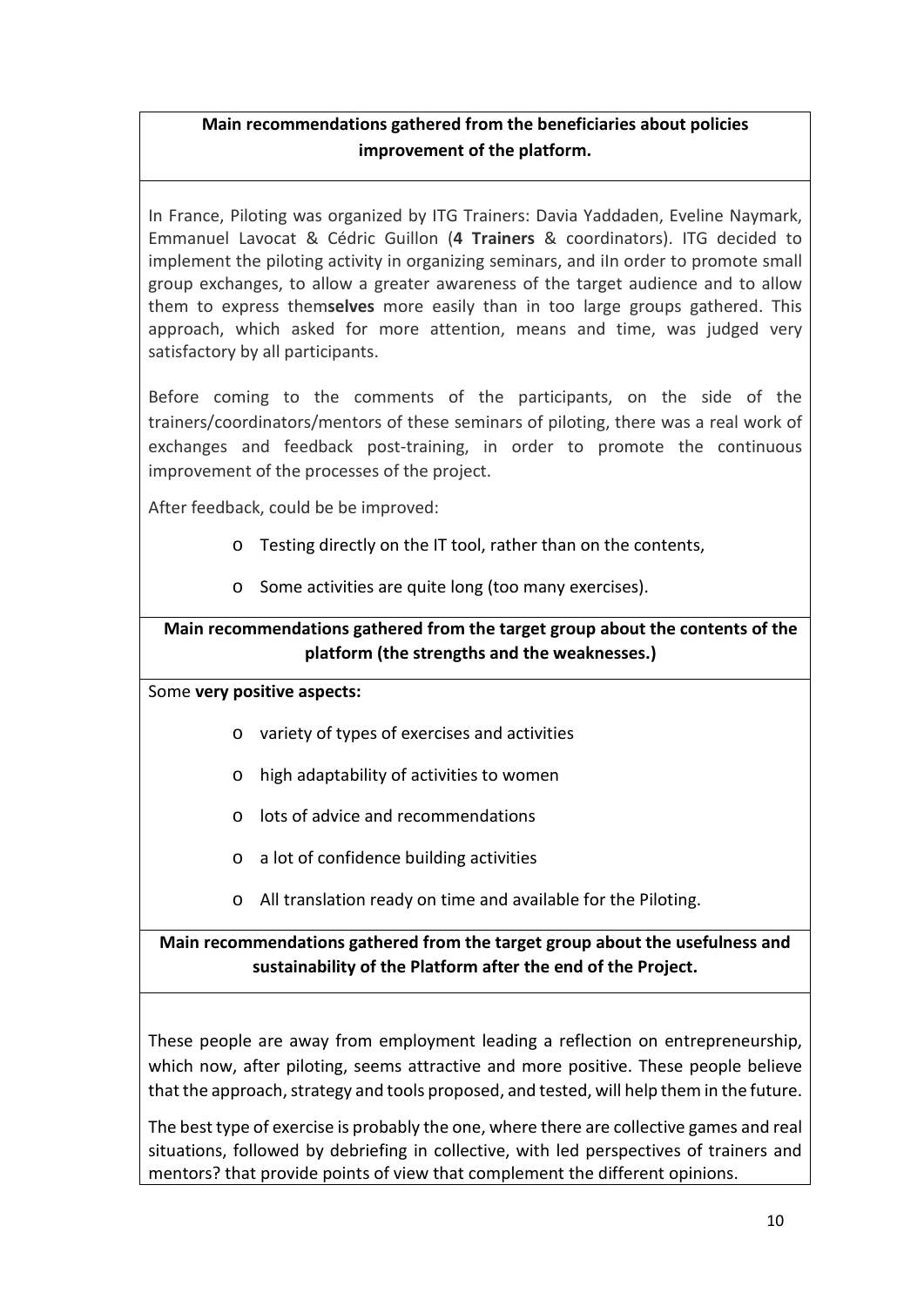In terms of recommendations, it was emphasized that:

- 1. **Use and choice of too**ls: the piloting phase shows that it is possible to chooseTools and contents among the different modules of the project; this makes it easy to adapt to the target audiences encountered: there have been women in groups, women alone, women with a lot of autonomy (to use the tools online or alone) and others needing to work in group.
- 2. The piloting also demonstrates that there is a **strong need for explanation** to be made on the purpose of the training, on the tools and on their meaning; coaches should not give up time for this work of pedagogy.
- 3. The piloting also shows that the tools can be used **without necessarily a single logic;** It is necessary to focus on adaptation and pragmatism on a case-by-case basis; « tailor-made » adapted to the target group!



# <span id="page-10-0"></span>5. Partner Contribution: SAN University, Poland

**General information about the Piloting period:** During the Pilot testing Period, participated 30 women.

**Main recommendations gathered from the beneficiaries about policies improvement of the platform.**

The general feedback from users of pilot was very positive. Participants stressed out very good design of our platform. They emphasised good quality of substantive materials of modules. They evaluated as very useful and helpful to develop soft skills and entrepreneurial skills. Participants were impressed about role of coaches. They noticed importance of their roles.